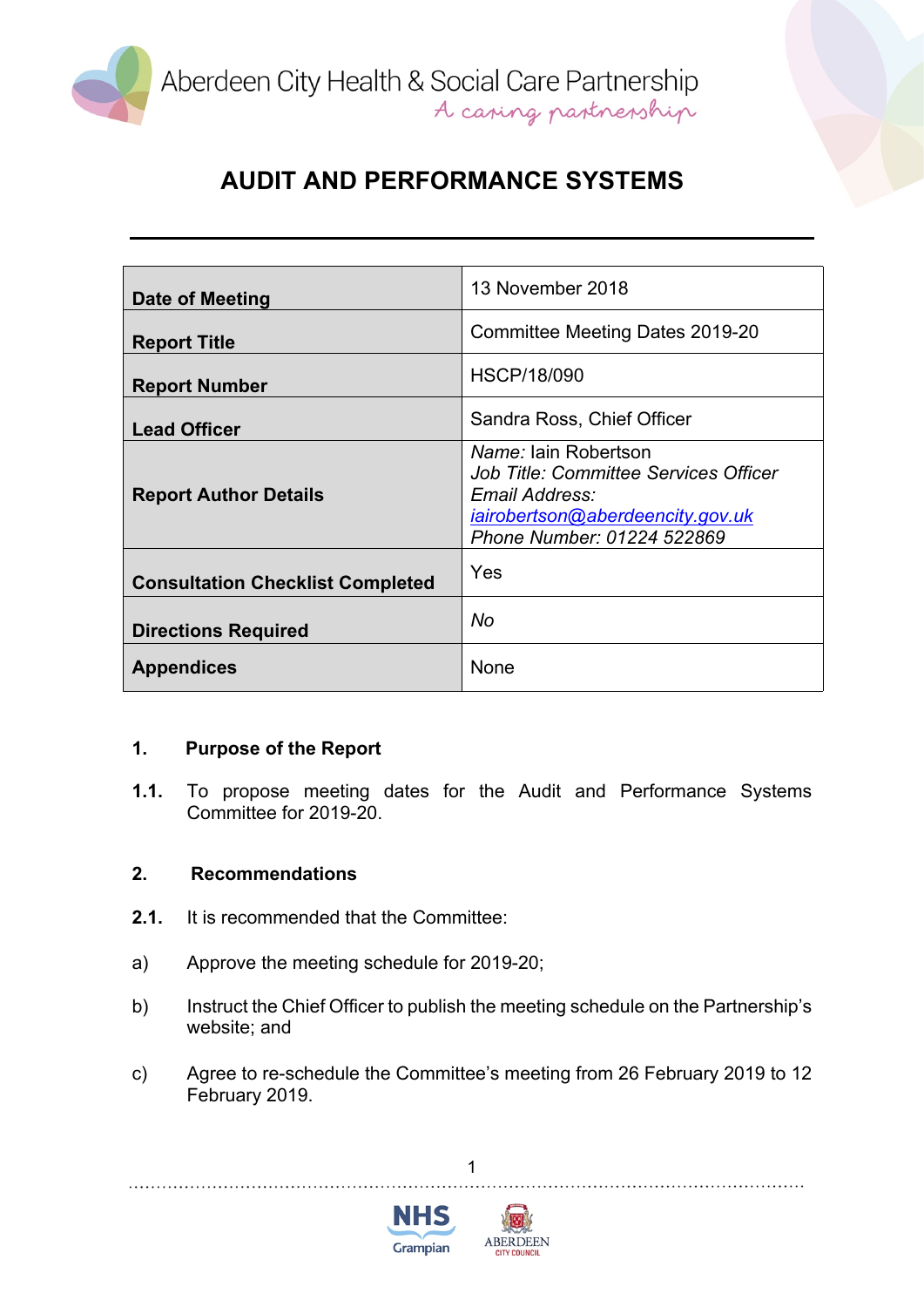

### **3. Summary of Key Information**

- **3.1.** Item 6(1) of the Committee's terms of reference outlines that the Committee is required to meet at least four times a year and hold at least one meeting each year with Internal and External Audit in closed session, with no members of the Executive Team being present.
- **3.2.** At is meeting on 21 November 2017, the Committee agreed to hold bi-annual meetings with auditors and this decision has been reflected in the schedule.
- **3.3.** The proposed meeting schedule aligns with meeting schedules for the IJB; the standalone IJB workshop sessions; and the Clinical and Care Governance Committee. The schedule also avoids conflicts with Council committees and significant NHS Grampian meetings.
- **3.4.** No meetings have been scheduled during public holidays or during the Council's Summer recess period.
- **3.5.** The proposed meeting dates have been submitted to relevant colleagues within Aberdeen City Council and NHS Grampian to ensure the alignment of audit committees to support the internal audit function as requested by Committee on 20 June 2017.
- **3.6.** A meeting has been scheduled for 28 May 2019 to enable the Committee to approve the audited annual accounts and adhere to the expedited process required by Aberdeen City Council as result of its bond issue. The Committee will also have the opportunity at this meeting to review the draft Annual Performance Report before it is presented to the June IJB meeting for approval.
- **3.7.** The Committee is requested to review and approve the following meeting schedule:-

10:00am, 28 May 2019 - Health Village; 10:00am, 20 August 2019 - Health Village: **closed meeting with auditors;** 10:00am, 29 October 2019 - Health Village; 10:00am, 25 February 2020 - Health Village; and 10:00am, 28 April 2020 - Health Village: **closed meeting with auditors.**





 $\mathfrak{p}$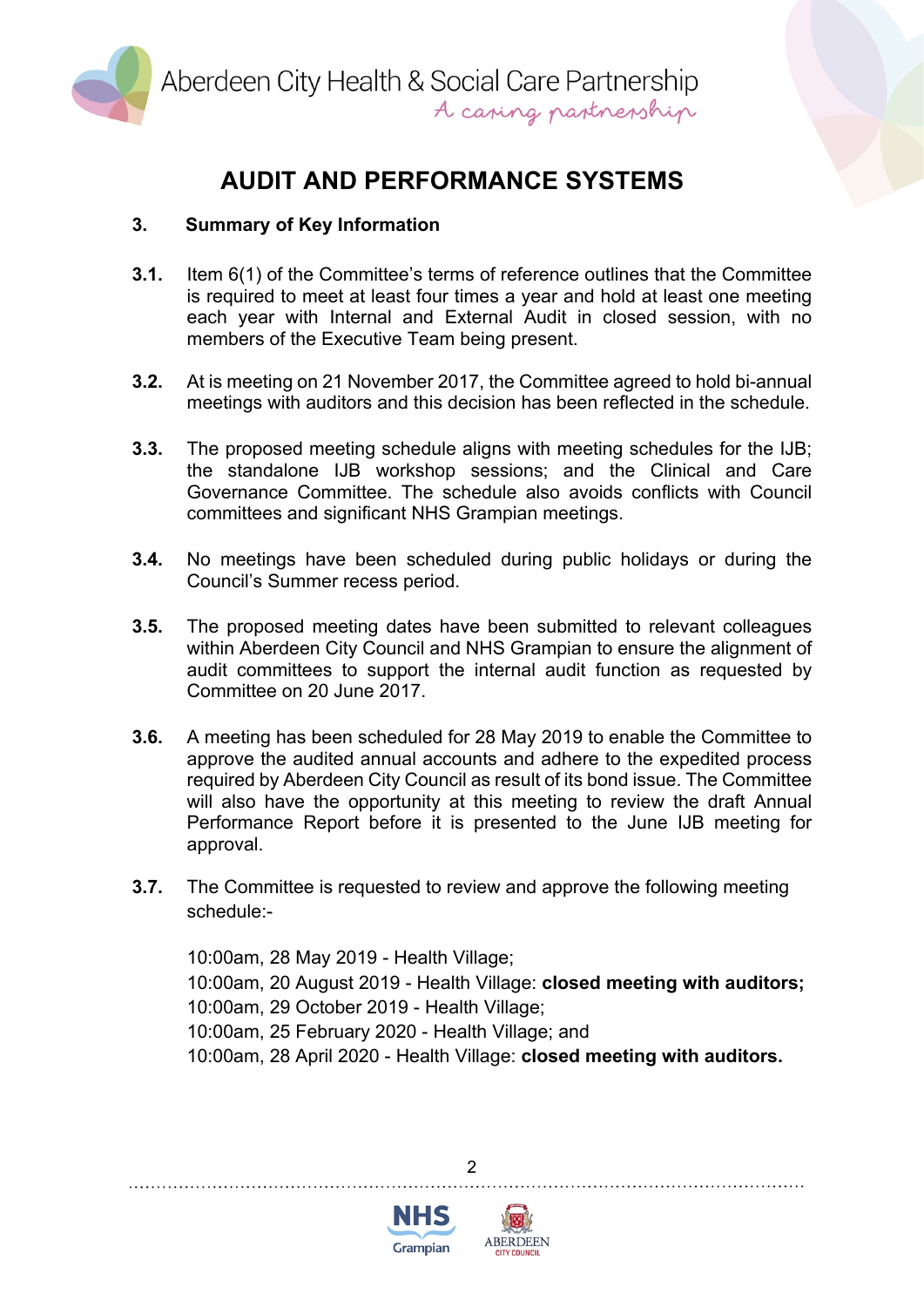

**3.8** It is also proposed to re-schedule the Committee's meeting date from 10:00am on 26 February 2019 to 10:00am on 12 February 2019 to ensure the meeting is quorate and decisions can be taken.

### **4. Implications for IJB**

- **4.1. Equalities –** It is proposed for Committee meetings to continue to be held in the Health Village which is a modern building and more accessible to equalities groups.
- **4.2. Fairer Scotland Duty –** None directly arising from this report.
- **4.3. Financial-** None directly arising from this report.
- **4.4. Workforce** It is anticipated that a meeting schedule which is publicly available on the Partnership's website would be beneficial for Aberdeen City Council, NHS Grampian and Partnership workforces. By scheduling Committee meeting dates up to April 2020, Committee members, officers, auditors and stakeholders would be able to plan ahead and effectively prepare for meetings.
- **4.5. Legal-** Approval of a meeting schedule would help to ensure that the Committee was able to carry out its statutory duties and functions.

#### **5. Links to ACHSCP Strategic Plan**

**5.1.** Governance documents such the Committee's terms of reference and an annual meeting schedule underpin the Committee's governance arrangements and help ensure that outcomes within the Partnership's Strategic Plan can be effectively and legally delivered.

#### **6. Management of Risk**

- **6.1 Identified risk(s):** The Committee would be unable to take timely and informed decisions without an agreed meeting schedule; this would undermine the effectiveness of the Committee's governance arrangements.
- **6.2 Link to risk number on strategic or operational risk register:** Strategic Risk Register (3) Failure of the IJB to function, make decisions in a timely manner etc.

3